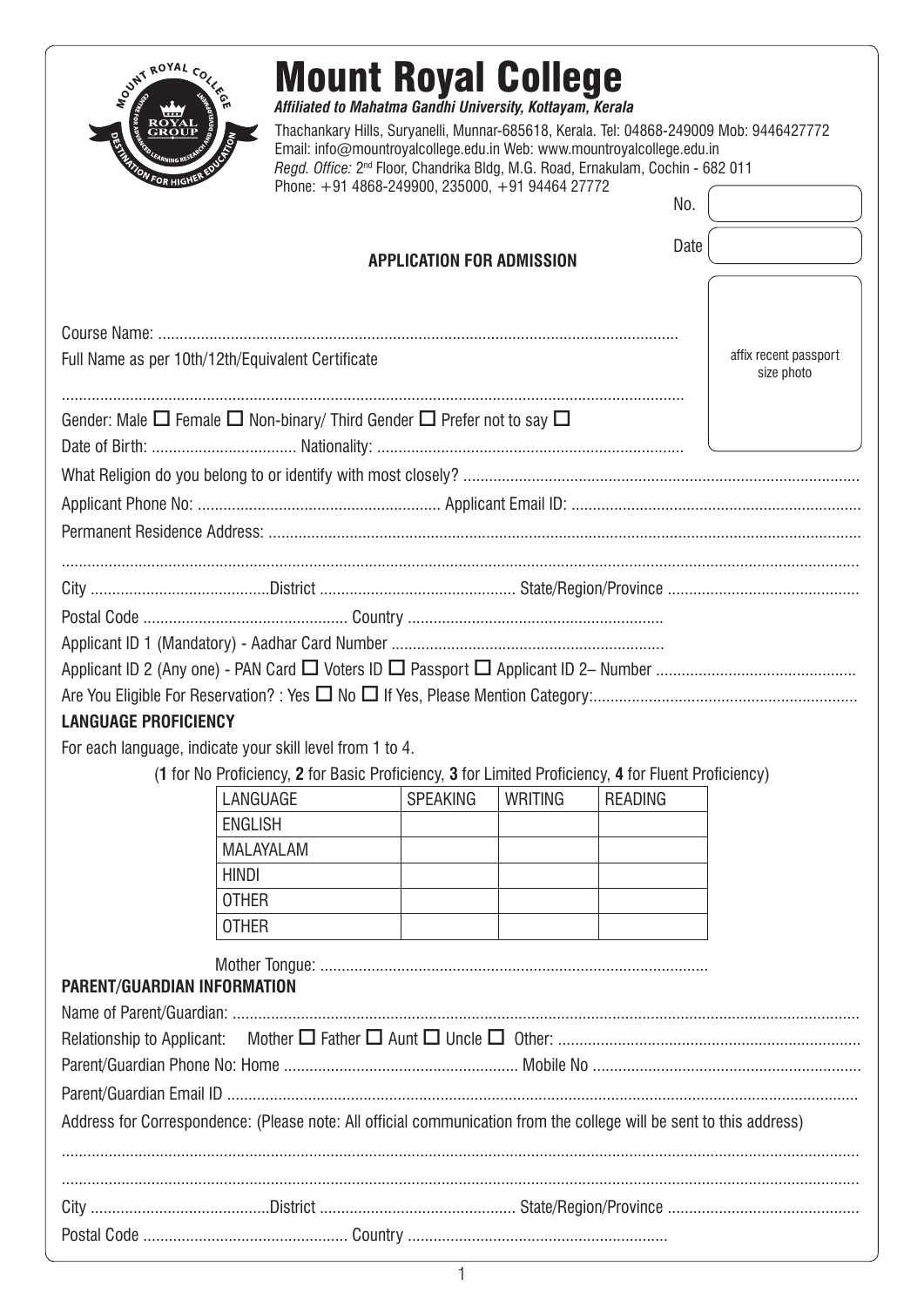| ACADEMIC& EXTRA CURRICULAR QUALIFICATIONS OF APPLICANT |  |  |
|--------------------------------------------------------|--|--|
|                                                        |  |  |

Fill in all Academic Qualifications Completed / Pursuing till date:

| Qualification                                                                                                                                                    | School / College | Board / University | Month &<br>Year of<br>Joining | Month &<br>Year of<br>Passing | $%$ of<br>Marks /<br>Grade |
|------------------------------------------------------------------------------------------------------------------------------------------------------------------|------------------|--------------------|-------------------------------|-------------------------------|----------------------------|
| 10th / $0$ Level /<br>Equivalent                                                                                                                                 |                  |                    |                               |                               |                            |
| 12th / A Level /<br>Equivalent                                                                                                                                   |                  |                    |                               |                               |                            |
| <b>Bachelors</b><br>Degree                                                                                                                                       |                  |                    |                               |                               |                            |
| <b>Masters</b><br>Degree                                                                                                                                         |                  |                    |                               |                               |                            |
| OTHER:                                                                                                                                                           |                  |                    |                               |                               |                            |
| OTHER:                                                                                                                                                           |                  |                    |                               |                               |                            |
| Please share details of any Academic & Extra Curricular - Awards, Honours, other Achievements you have received.                                                 |                  |                    |                               |                               |                            |
| Have you been a part of NCC/NSS/Scouts/Guides etc. at your school/college? Yes $\Box$ No $\Box$ If Yes, please detail:                                           |                  |                    |                               |                               |                            |
| <b>SPECIAL NEEDS AND MEDICAL INFORMATION</b><br>What is your Blood Group? Do you currently (or in the past) have any learning disabilities? Yes $\Box$ No $\Box$ |                  |                    |                               |                               |                            |
|                                                                                                                                                                  |                  |                    |                               |                               |                            |
|                                                                                                                                                                  |                  |                    |                               |                               |                            |
|                                                                                                                                                                  |                  |                    |                               |                               |                            |
|                                                                                                                                                                  |                  |                    |                               |                               |                            |
|                                                                                                                                                                  |                  |                    |                               |                               |                            |
|                                                                                                                                                                  |                  |                    |                               |                               |                            |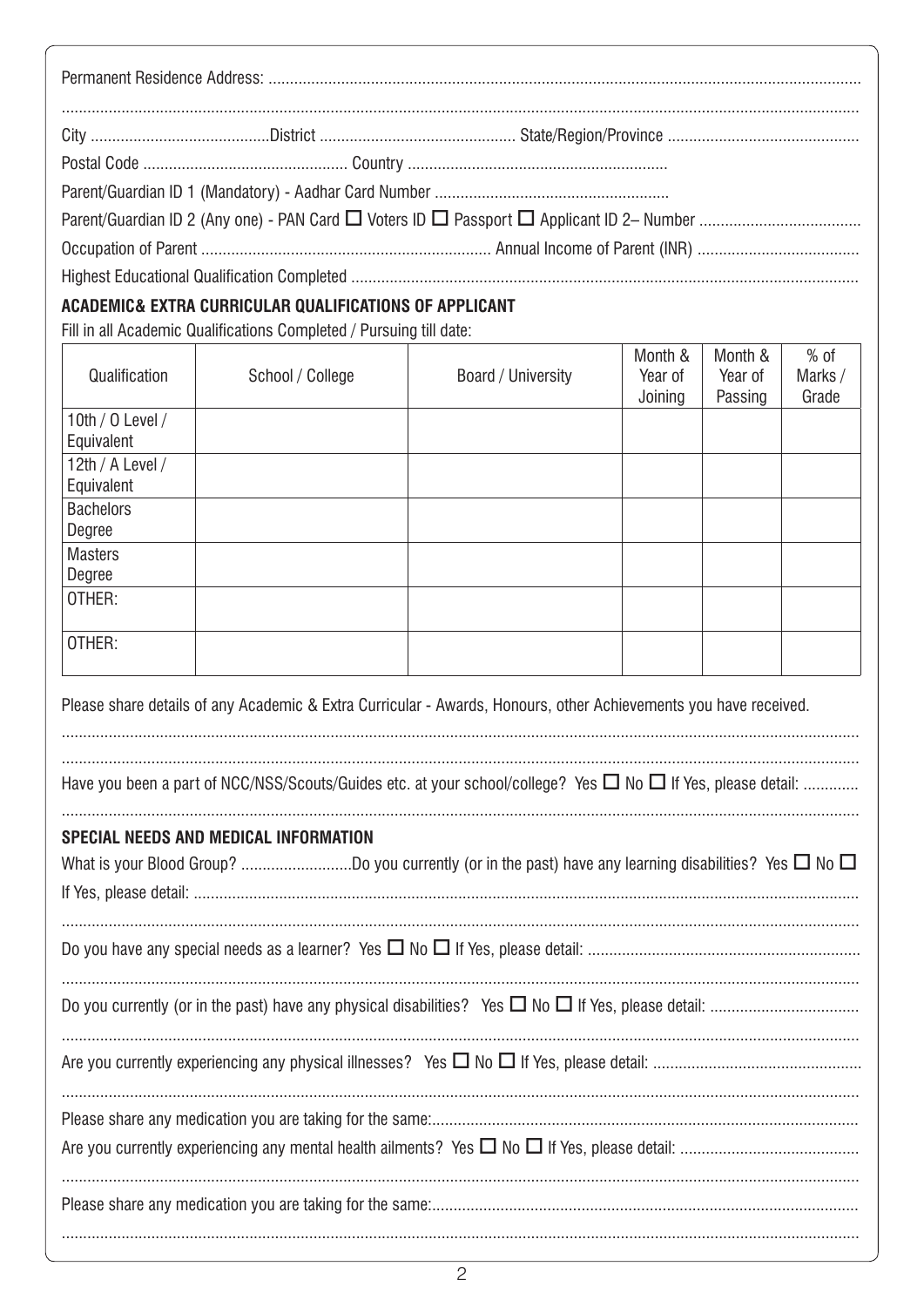| Do you have any allergies to Foods, Man-Made Materials, Medication etc.? Yes $\Box$ No $\Box$ If Yes, please detail:                                                                                                                                                                                                                                                                                                                                                        |
|-----------------------------------------------------------------------------------------------------------------------------------------------------------------------------------------------------------------------------------------------------------------------------------------------------------------------------------------------------------------------------------------------------------------------------------------------------------------------------|
|                                                                                                                                                                                                                                                                                                                                                                                                                                                                             |
|                                                                                                                                                                                                                                                                                                                                                                                                                                                                             |
| Do you suffer from, or have you ever suffered from a serious or life-threatening medical condition? Yes $\Box$ No $\Box$                                                                                                                                                                                                                                                                                                                                                    |
|                                                                                                                                                                                                                                                                                                                                                                                                                                                                             |
| <b>ADDITIONAL INFORMATION</b>                                                                                                                                                                                                                                                                                                                                                                                                                                               |
|                                                                                                                                                                                                                                                                                                                                                                                                                                                                             |
|                                                                                                                                                                                                                                                                                                                                                                                                                                                                             |
| How did you hear about us? (choose all that apply):                                                                                                                                                                                                                                                                                                                                                                                                                         |
| Website $\Box$ Google Search $\Box$ TV $\Box$ Newspaper $\Box$ Facebook $\Box$                                                                                                                                                                                                                                                                                                                                                                                              |
| Instagram $\square$ LinkedIn $\square$ Alumni $\square$ Current Student $\square$ Friends & Family $\square$                                                                                                                                                                                                                                                                                                                                                                |
|                                                                                                                                                                                                                                                                                                                                                                                                                                                                             |
|                                                                                                                                                                                                                                                                                                                                                                                                                                                                             |
| <b>RULES AND REGULATIONS</b><br>It is mandatory for all those who seek admission to the College and Hostel to read the application forms, go through the Prospectus and<br>understand the contents thoroughly and acknowledge their acceptance of the rules and regulations by affixing their signature in the space<br>provided over leaf and counter signed by their parent/guardian.                                                                                     |
| 1. Perfect discipline must be maintained in the Classroom, Campus, Hostel and at the Hotel during internships.<br>Students will be responsible for any damage or loss of items entrusted with them.                                                                                                                                                                                                                                                                         |
| Original certificates and memo card should be produced at the time of interview.<br>3.                                                                                                                                                                                                                                                                                                                                                                                      |
| Candidates not securing 80% attendance will not be permitted to appear for examinations.<br>4.                                                                                                                                                                                                                                                                                                                                                                              |
| Absence for 21 days without any valid reason will lead to the removal of the candidate from the rolls.<br>5.<br>Fees, once paid is not refundable under any circumstances.                                                                                                                                                                                                                                                                                                  |
| 6.<br>The decision of the management will be final in all matters and is unquestionable.<br>7.                                                                                                                                                                                                                                                                                                                                                                              |
| Students removed from the rolls for any misdemeanour will not have any claim of any kind from the college.<br>8.<br>9. Fee for each semester / academic year should be paid as per instructions, in advance.                                                                                                                                                                                                                                                                |
| 10. Fee defaulters will not be allowed to sit in class / stay in the hostel.                                                                                                                                                                                                                                                                                                                                                                                                |
| 11. Students who fail to maintain a high sense of discipline in the classroom, campus, hostel, college premises and at the hotel during internships are                                                                                                                                                                                                                                                                                                                     |
| liable for expulsion.<br>12. Students who may be expelled from the college / hostel for any reason, or who discontinue their studies at any time, for any course, for any reason                                                                                                                                                                                                                                                                                            |
| will have no claim for refund on the Fees already paid. Students who may be expelled from the college / hostel for any reason, or who discontinue<br>their studies at any time, for any course, for any reason, after the cut-off date for admission will also have to pay to the College/Hostel, fees for the<br>remaining portion of the entire duration of the Programme. Any Certificate for/of the student from the college will be issued/returned only after getting |
| clearance from the hostel authorities as well.                                                                                                                                                                                                                                                                                                                                                                                                                              |
| 13. The management has got the right to reschedule the class timings.<br>14. College uniform is strict in the college campus. Uniforms should not be altered/modified from the original. The student must consider this as a                                                                                                                                                                                                                                                |
| symbol of status, dignity and pride for themselves as well as the college.<br>15. All applicants seeking admission to the college shall go through the Prospectus carefully with specific attention to the rules and regulations mentioned                                                                                                                                                                                                                                  |
| therein and shall be well aware of his/her obligation to comply with the rules and regulations of the college and the hostel. He/she shall fully accept<br>those rules and regulations by voluntarily submitting the declaration provided in the application for admission to the college and the hostel, which<br>forms an integral part of this prospectus. In confirmation of the above, the qualifying certificates in original are to be deposited at the college as a |
| security and as a token of acceptance of the terms and conditions for admission and the rules and regulations of the college and the hostel and the<br>applicant will claim back the same only after the payments of all amount as per the Clause Number - 12 above.                                                                                                                                                                                                        |

16. All issues relating to matters of admission to the college and hostel and all issues that may arise during the course of study shall be governed by the terms and conditions as contained in the application form, prospectus, undertakings/guarantees/indemnities that are furnished by the applicant.